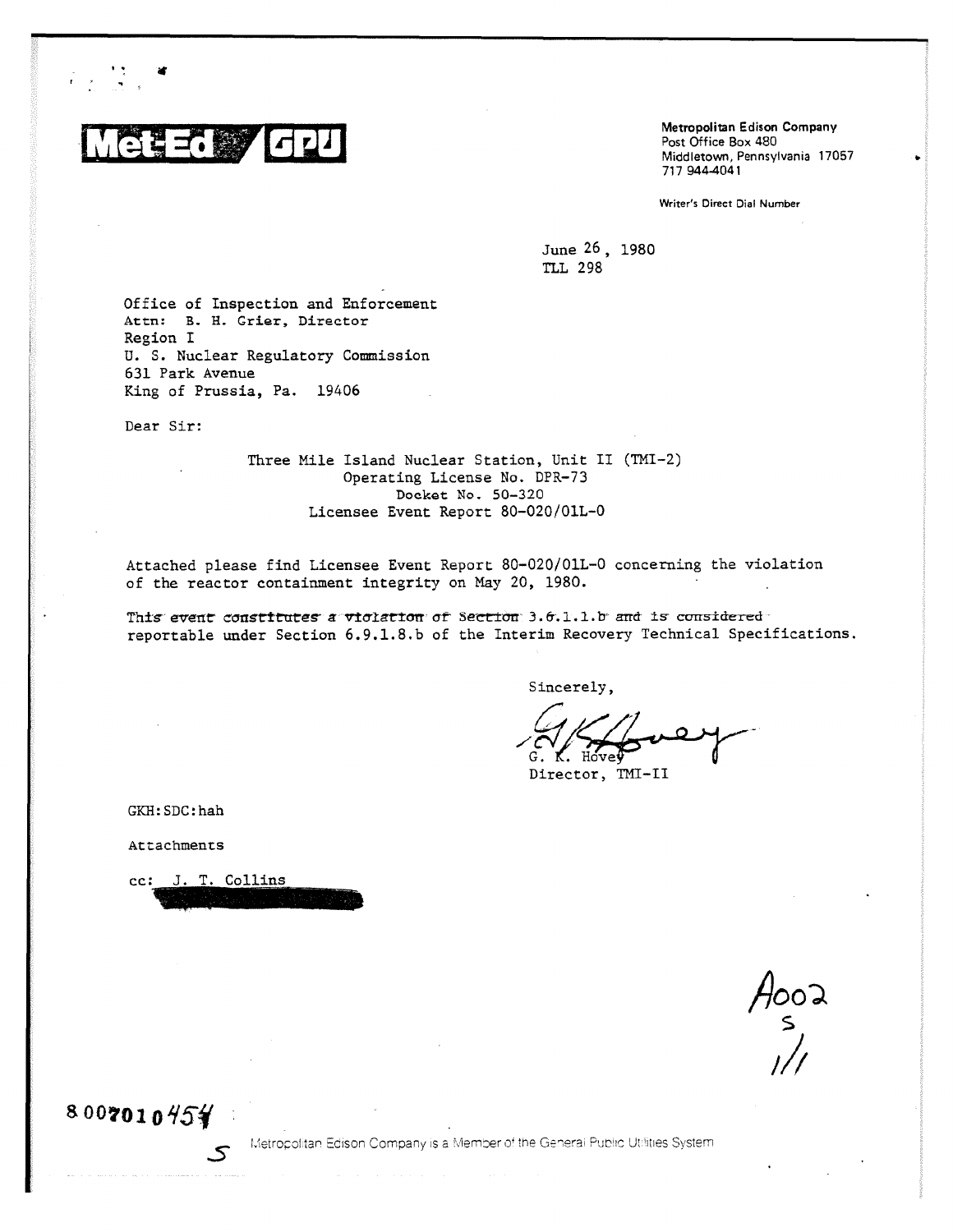|                                    | Attachment I<br>TLL 298                                                                                                                                                                                                                                                         |
|------------------------------------|---------------------------------------------------------------------------------------------------------------------------------------------------------------------------------------------------------------------------------------------------------------------------------|
| NAC FÒRM 36<br>(7.77)              | U. S. NUCLEAR REGULATORY COMMISSION                                                                                                                                                                                                                                             |
|                                    | LICENSEE EVENT REPORT                                                                                                                                                                                                                                                           |
|                                    | CONTROL BLOCK:<br>(PLEASE PRINT OR TYPE ALL REQUIRED INFORMATION)<br>$\left( 1\right)$                                                                                                                                                                                          |
| 0                                  | 0<br>0 0 <br>01 01 -1<br>0<br>$\mathbf{0}$<br>$\binom{3}{3}$<br><b>LICENSE NUMBER</b>                                                                                                                                                                                           |
| <b>CON'T</b><br>$0$   1<br>  0   2 | <u>0(7)01</u><br>5 <sup>1</sup><br>( ၁ )<br>2 <sup>1</sup><br><b>EVENT DESCRIPTION AND PROBABLE CONSEQUENCES (10)</b><br>During recovery mode operation (cold shutdown-decay heat removal) on May 20, 1980                                                                      |
| $0 \mid 3$                         | During the entry when passage through the inner<br>a containment entry was attempted.                                                                                                                                                                                           |
|                                    |                                                                                                                                                                                                                                                                                 |
| 0/4                                | personnel air lock bulkhead was attempted (during pressure equalization), a violation                                                                                                                                                                                           |
| $0$   5 $\overline{)}$             | of the containment integrity occurred. The pathway was from outside the PAL through                                                                                                                                                                                             |
| 0 <sub>16</sub>                    | the outer bulkhead makeup valve "E" into the PAL and through the inner bulkhead                                                                                                                                                                                                 |
| $\bullet$<br>7                     | equalization valve into the containment.<br>The containment was under negative pressure,                                                                                                                                                                                        |
|                                    | There was no escape of radioactive (continued)<br>therefore, all leakage was inward.<br>80                                                                                                                                                                                      |
| 0 <sup>19</sup>                    | <b>SYSTEM</b><br>CAUSE<br>CAUSE<br><b>COMP</b><br>VALVE<br>SUBCODE<br>CODE<br>CODE<br><b>SUBCODE</b><br><b>COMPONENT CODE</b><br><b>SUBCODE</b><br>D<br>$\mathbf{X}$<br>(11)<br>$^{(12)}$<br>(16)<br>(13,<br>18<br><b>REVISION</b><br>OCCURRENCE<br><b>SEQUENTIAL</b><br>REPORT |
|                                    | <b>EVENT YEAR</b><br>REPORT NO.<br>CODE<br>TYPE<br>LER/RO<br>NO.<br>17<br>REPORT<br>0<br>NUMBER<br>32<br><b>ACTION FUTURE</b><br>PRIME COMP.<br>EFFECT<br>ON PLANT<br>SHUTDOWN<br><b>COMPONENT</b><br><b>NPRO-4</b><br><b>ATTACHMENT</b>                                        |
|                                    | HQUBS (22)<br><b>SUBMITTED</b><br><b>METHOD</b><br>FORM SUB.<br><b>SUPPLIER</b><br><b>MANUFACTURER</b><br>(20<br>0<br>(23)<br>N<br>  19<br>.O.I<br>(24)<br>-01<br>(25<br>CAUSE DESCRIPTION AND CORRECTIVE ACTIONS (27)                                                          |
| $1$ $0$                            | The integrity violation was the result of procedural deficiencies.<br>Entry through                                                                                                                                                                                             |
| 111                                | The<br>the outer and inner PAL bulkhead doors are controlled by separate procedures.                                                                                                                                                                                            |
| $\overline{1}$ $\overline{2}$      | utilization of these procedures in unison resulted in creation of the violation                                                                                                                                                                                                 |
| $1$ 3                              | The procedures<br>The valve was closed immediately (during entry attempt).<br><u>(pathway).</u>                                                                                                                                                                                 |
| $\overline{\phantom{a}}$           | have been revised to avoid recurrence and increased emphasis on (continued)<br>9<br>80                                                                                                                                                                                          |
| 5.                                 | METHOD OF<br>FACILITY<br>STATUS<br>(30)<br>DISCOVERY DESCRIPTION (32)<br><b>X POWER</b><br><b>OTHER STATUS</b><br>(28<br>(31) PAL/Containment Equalization Not Attained<br>(29)<br>n.<br>Recovery Mode<br>$\Omega$<br>10<br>80<br>45<br>CONTENT<br>ACTIVITY                     |
| 6                                  | LOCATION OF RELEASE (36)<br>AMOUNT OF ACTIVITY (35)<br>RELEASED OF RELEASE<br>N/A<br>N/A<br>[33]<br>10<br>45<br>80<br>11<br>PERSONNEL EXPOSURES                                                                                                                                 |
| 7                                  | <b>DESCRIPTION</b> (39)<br><b>NUMBER</b><br>TYPE<br>O(37)<br>(38)<br>N/A<br>11.<br>13<br>12<br>80<br>PERSONNEL INJURIES                                                                                                                                                         |
| 8.                                 | DESCRIPTION <sup>(41)</sup><br><b>NUMBER</b><br>N/A<br>40)<br>9<br>12<br>kł i<br>LOSS OF OR DAMAGE TO FACILITY<br>(43)                                                                                                                                                          |
| 9.                                 | <b>DESCRIPTION</b><br>TYPE<br>N/A<br>42<br>10<br>is()<br><b>PUBLICITY</b>                                                                                                                                                                                                       |
|                                    | DESCRIPTION (45)<br>NRC USE ONLY<br><b>ISSUED</b><br> (44)<br>N/A                                                                                                                                                                                                               |
| $\Omega$                           | $\ddot{ }$<br>10                                                                                                                                                                                                                                                                |

ŀ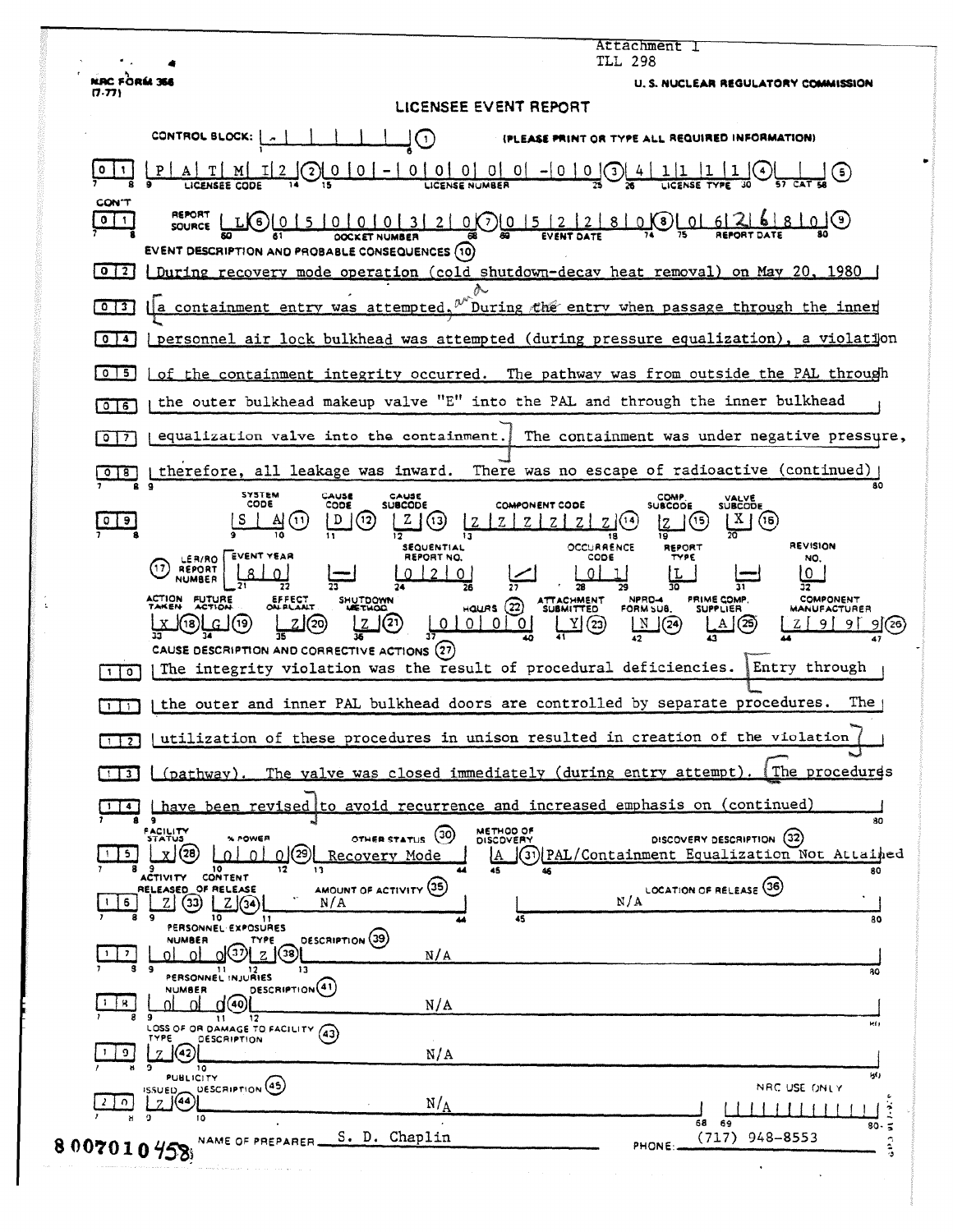### EVENT DESCRIPTION AND PROBABLE CONSEQUENCES (Continued)

material, hence no threat to the health and safety of the public. This condition was a violation of section 3.6.1.1.b and is considered reportable under section 6.9.1.8.b of the Interim Recovery Technical Specifications.

# CAUSE DESCRIPTION AND CORRECTIVE ACTIONS (Continued)

in-depth procedure review is being stressed.

 $\sim$   $^{\circ}$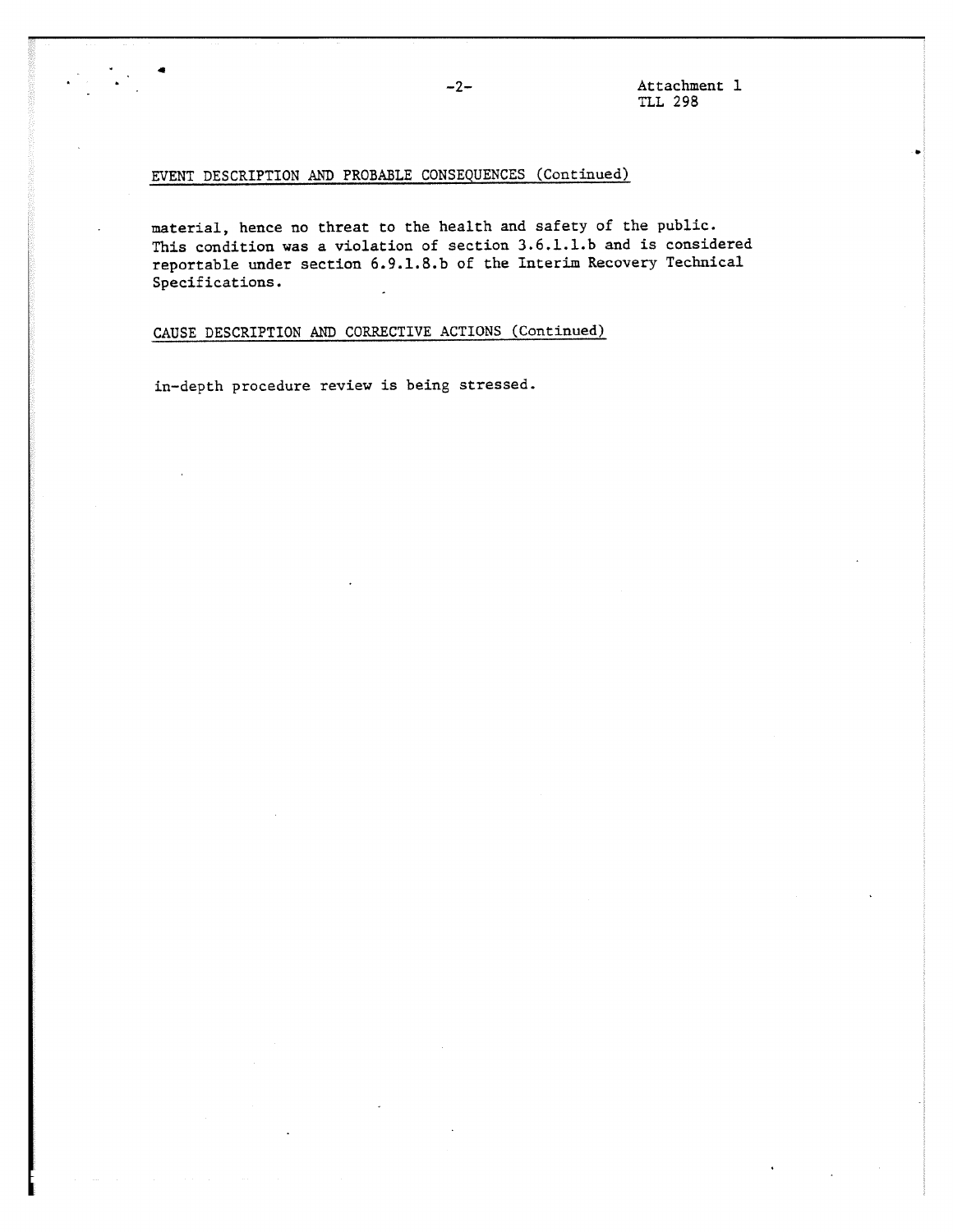Attachment 2 TLI, 298

### LICENSEE EVENT REPORT NARRATIvE REPORT TMI -II

### LER 80-020/01L-0 EVENT DATE-May 22, 1980

### I. EXPLANATION OF OCCURRENCE

A condition considered a violation of Technical Specification 3.6.1.1.b and reportable under Technical Specification 6.9.1.8 was declared at 1500 hours on May 22, 1980. During the attempted Reactor Building entry on May 20, 1980, it was discovered that the small purge valve "E" on the outer personnel access hatch bulkhead was open by procedure OP 2104-4.56 when entry through the inner door was attempted. Another procedure OP 2104-4.55 controlled the actual entry into the Reactor Building via the inner door. During an attempt to open the inner door, a pathway was created which violated containment integrity. This pathway was from the ante room through valve "E" (Approx. 3/4" valve) into the airlock and through the inner door equalizing valve into the Reactor Building. It was recognized after a few minutes, that the airlock was not equalizing fully and valve "E" was closed.

There was no threat to the health and safety of workers nor the public since containment pressure was negative and no escape of radioactive material occurred.

### II. CAUSE OF THE OCCURRENCE

Operating Procedure (OP) 2104-4.56 when used individually, satisfactorily implemented Technical Specifications 3.6.1.1 and 3.6.1.3. However, when OP 2104-4.55 was initiated, it required Personnel Air Lock (PAL) entry per OP 2104-4.56. When entry is achieved (per OP 2104-4.56), action returns to the original procedure and the instruction to close valve "E" was bypassed.

### III. CIRCUMSTANCES SURROUNDING THE OCCURRENCE

At the time of the occurrence, the Unit II facility was in a long term cold shutdown state. The reactor decay heat was being removed via natural circulation to the A steam generator which is operating in a 'steaming' mode. Throughout the event there was no Loss of Natural Circulation heat removal in the RCS system.

### IV. CORRECTIVE ACTION TAKEN OR TO BE TAKEN

#### IMMEDIATE

The valve "E" was closed immediately.

LONG TERM

The procedures have been revised to preclude further occurrences.

Additionally increased emphasis is being placed by the Plan Operations Review